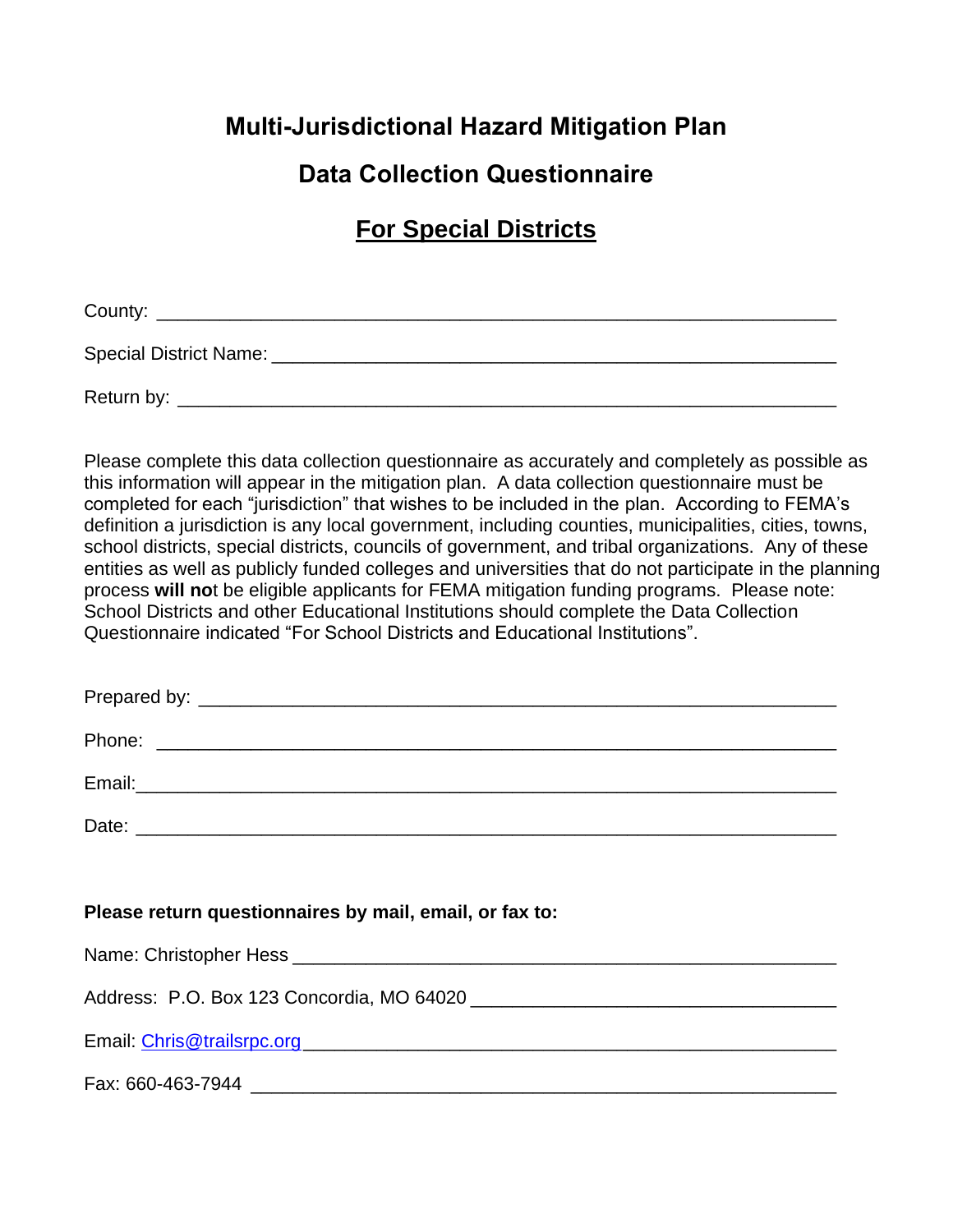## **CAPABILITY ASSESSMENT & INCORPORATION OF EXISTING PLANS, STUDIES, REPORTS AND TECHNICAL INFORMATION**

The purpose of this section is to collect information to document existing capabilities as well as determine existing plans, studies, reports, and technical information that may need to be incorporated in the mitigation plan. Although some of this information may have been captured in your previous mitigation plan, it is important to ensure this information is current in the plan update

Please indicate which of the following your jurisdiction has in place. For elements that do not pertain to your type of public entity, please indicate with "N/A". If applicable, please provide a completion date for the element. If your jurisdiction does not have a particular element, and a higher level of government has the authority pertaining to your jurisdiction, please indicate this in the comments column. If your jurisdiction has any of the **underlined and bolded** elements, please provide a copy of the document to the contact listed on the front and indicate method in the comments column (i.e. available on the web, will email or mail).

| <b>Element</b>                            | Yes, No, N/A    | <b>Comments and/or Weblink</b> |  |  |  |  |  |
|-------------------------------------------|-----------------|--------------------------------|--|--|--|--|--|
| <b>Planning Capabilities</b>              |                 |                                |  |  |  |  |  |
| Capital Improvement Plan                  | Date:           |                                |  |  |  |  |  |
| <b>Emergency Operations Plan</b>          | Date:           |                                |  |  |  |  |  |
| <b>Continuity of Operations Plan</b>      | Date:           |                                |  |  |  |  |  |
| <b>Community Wildfire Protection Plan</b> | Date:           |                                |  |  |  |  |  |
| Other:                                    |                 |                                |  |  |  |  |  |
|                                           |                 |                                |  |  |  |  |  |
|                                           | <b>Policies</b> |                                |  |  |  |  |  |
|                                           |                 |                                |  |  |  |  |  |
|                                           |                 |                                |  |  |  |  |  |
|                                           |                 |                                |  |  |  |  |  |
|                                           | <b>Programs</b> |                                |  |  |  |  |  |
| <b>Cross-Connection Program</b>           |                 |                                |  |  |  |  |  |
| <b>Hydrant Flushing Program</b>           |                 |                                |  |  |  |  |  |
| <b>Public Education/Awareness</b>         |                 |                                |  |  |  |  |  |
| <b>Tree Trimming Program</b>              |                 |                                |  |  |  |  |  |
| Mutual Aid Agreements                     |                 |                                |  |  |  |  |  |
| Other:                                    |                 |                                |  |  |  |  |  |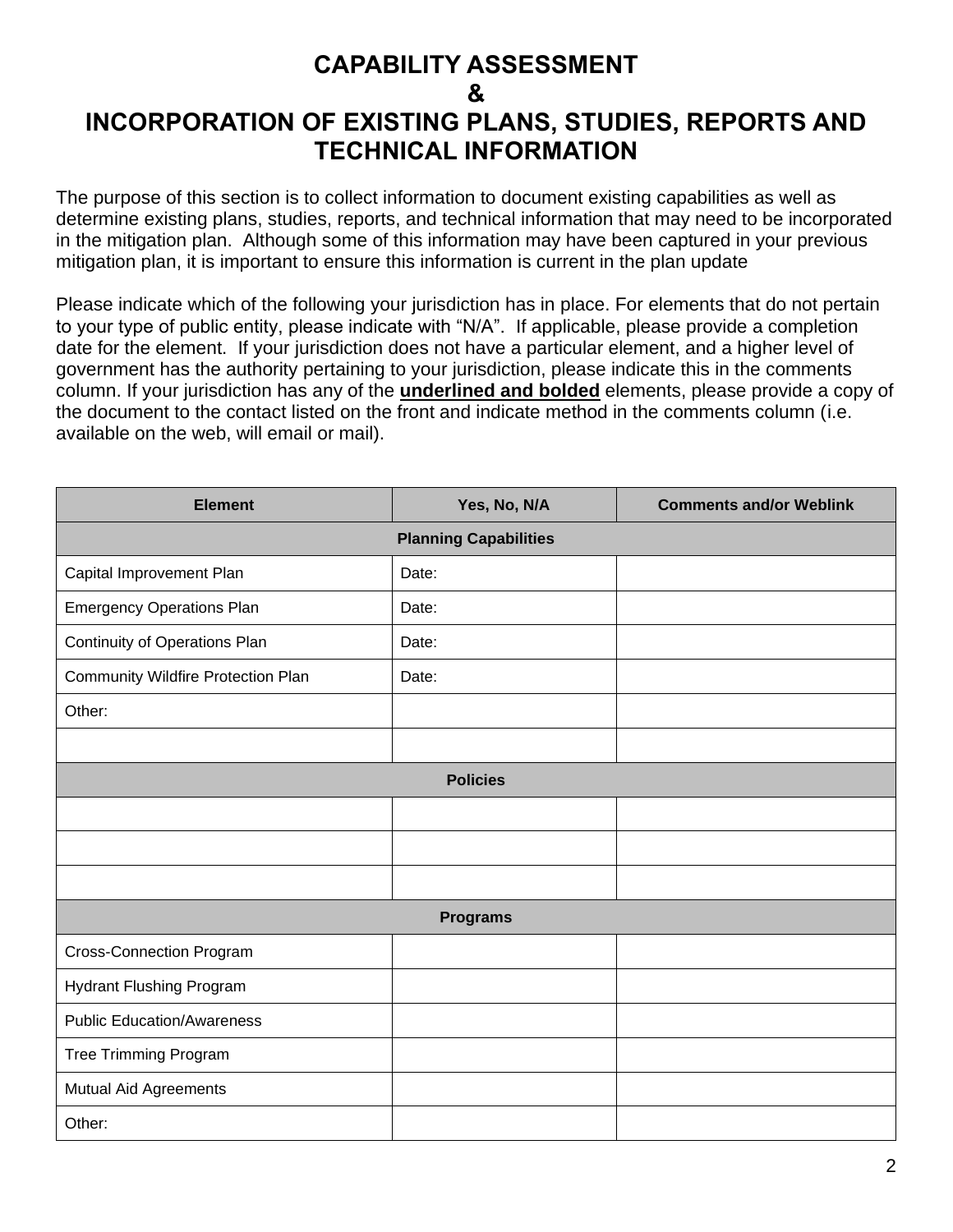| <b>Element</b>                                   | Yes, No, N/A                | <b>Comments and/or Weblink</b>                    |
|--------------------------------------------------|-----------------------------|---------------------------------------------------|
|                                                  |                             |                                                   |
|                                                  |                             |                                                   |
|                                                  |                             |                                                   |
|                                                  | <b>Studies/Reports/Maps</b> |                                                   |
| <b>Evacuation Route Map</b>                      |                             |                                                   |
| <b>Critical Facilities Inventory</b>             |                             |                                                   |
|                                                  |                             |                                                   |
|                                                  |                             |                                                   |
|                                                  |                             |                                                   |
|                                                  |                             |                                                   |
| <b>Staff/Department</b>                          |                             | <b>Full Time or Part Time?</b>                    |
|                                                  |                             |                                                   |
|                                                  |                             |                                                   |
|                                                  |                             |                                                   |
|                                                  |                             |                                                   |
|                                                  |                             |                                                   |
| <b>Financial Resources</b>                       |                             | Is your jurisdiction able to?<br><b>Yes or No</b> |
| Fund projects thru Capital Improvements funding  |                             |                                                   |
| Fees for water, sewer, gas, or electric services |                             |                                                   |
| Incur debt through general obligation bonds      |                             |                                                   |
| Incur debt through special tax bonds             |                             |                                                   |
| Incur debt through private activities            |                             |                                                   |
| Withhold spending in hazard prone areas          |                             |                                                   |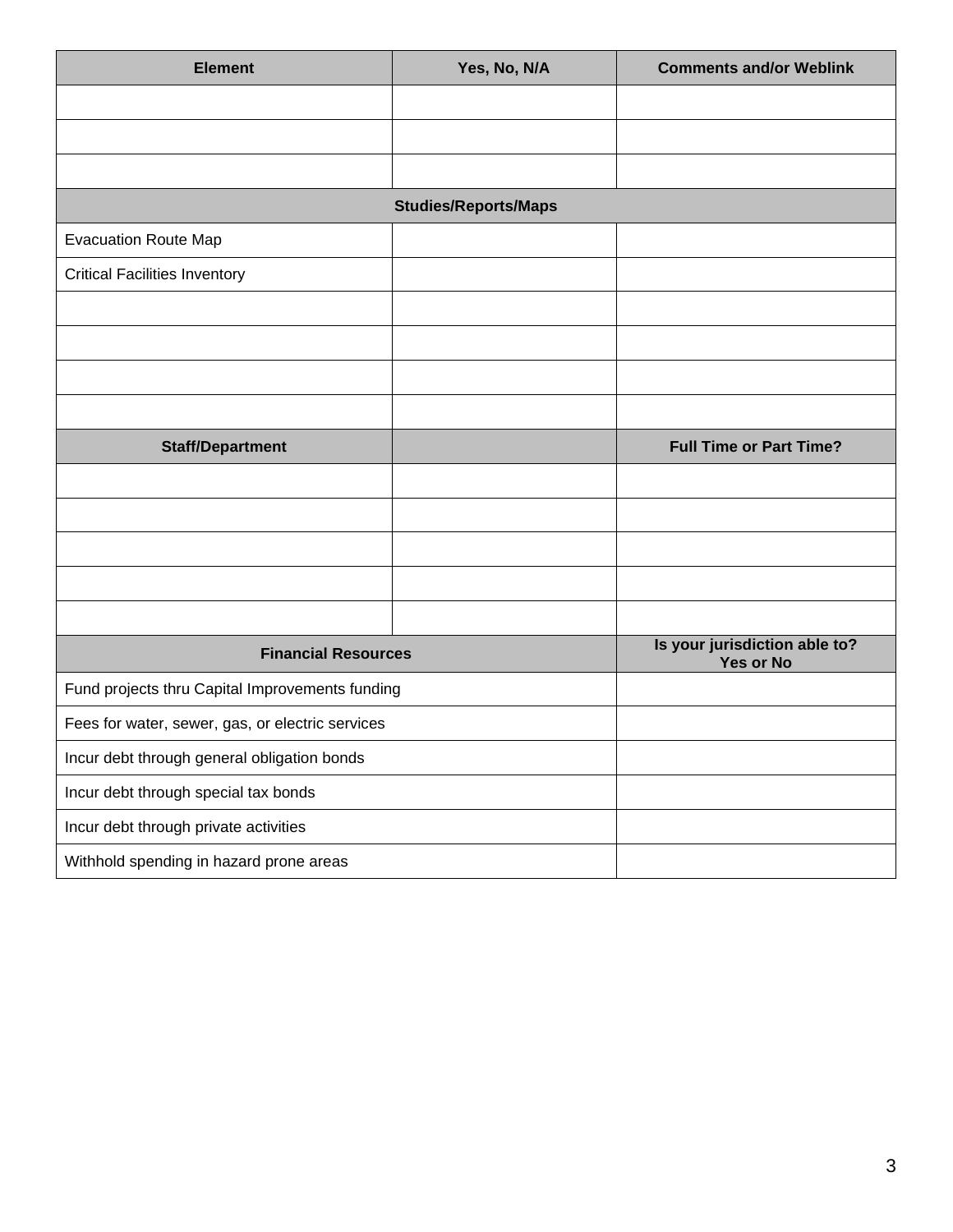**For plan updates, the plan maintenance process outlined in your previous plan requires all participating jurisdictions to incorporate the requirements of the mitigation plan into other planning mechanisms, when appropriate. A key element of effective implementation of mitigation is for the mitigation plan to be incorporated in existing authorities, policies, programs, and resources. Next to each applicable planning mechanism, indicate how your jurisdiction incorporated the previous mitigation plan. If no incorporation has occurred, please explain, including background information detailing any challenges preventing incorporation.**

| <b>Planning Capabilities</b>                                                                | <b>Method of Incorporation</b><br>Since Previous Plan or Challenges Preventing Incorporation |
|---------------------------------------------------------------------------------------------|----------------------------------------------------------------------------------------------|
| <b>Capital Improvement Plan</b>                                                             |                                                                                              |
| <b>Emergency Operations Plan</b>                                                            |                                                                                              |
| Continuity of Operations Plan                                                               |                                                                                              |
| Firewise or other Fire Mitigation Plan such as<br><b>Community Wildfire Protection Plan</b> |                                                                                              |
|                                                                                             |                                                                                              |
|                                                                                             |                                                                                              |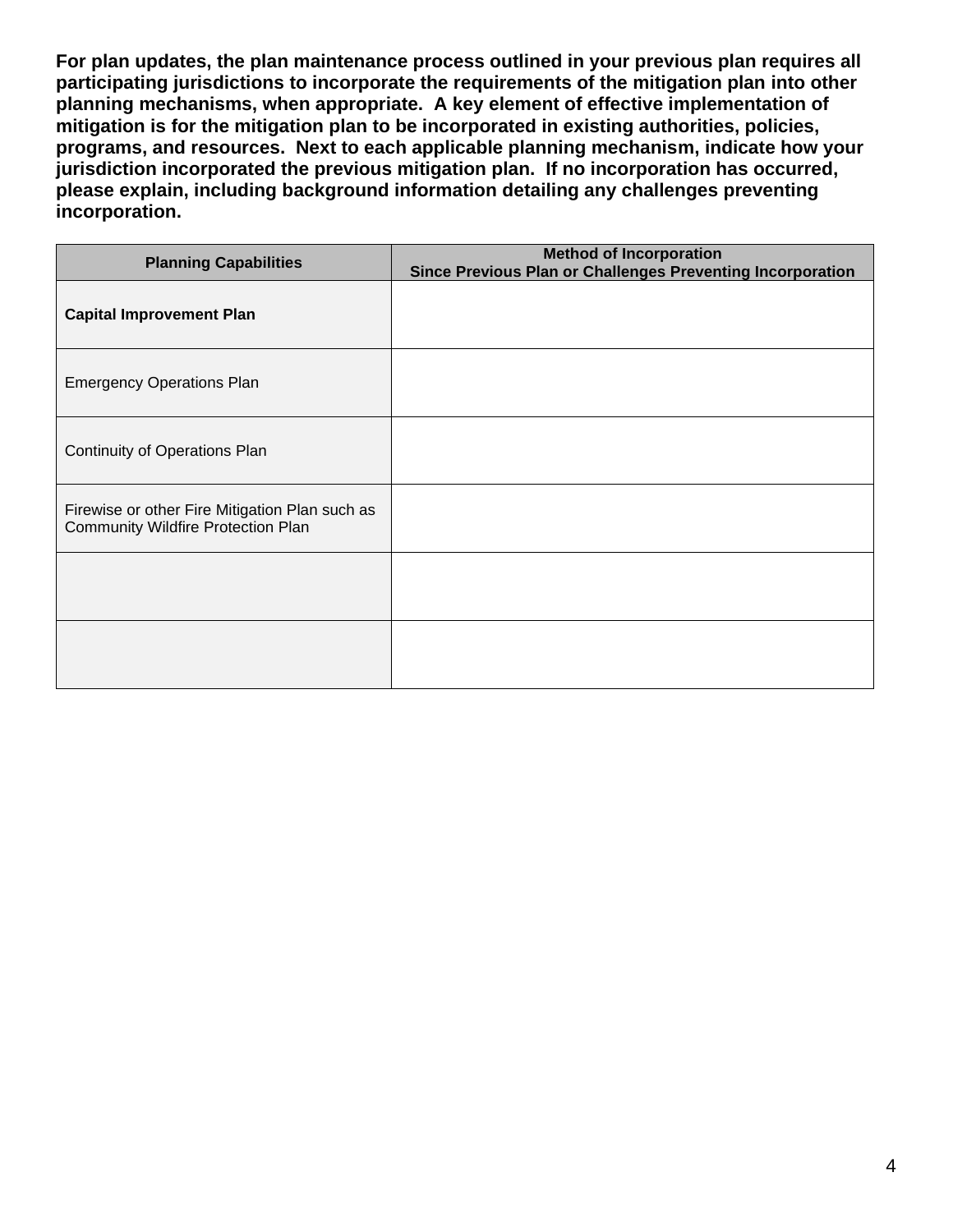### **Additional Questions**

1. How is your Special District structure organized? (Board of Directors, Commission, how many members)

2. List any past or ongoing public education or information programs, such as for responsible water use, fire safety, household preparedness, or environmental education.

3. List any other past or ongoing projects or programs designed to reduce disaster losses, these may include projects to protect critical facilities. Be sure to include pending or approved projects submitted for FEMA mitigation grants.

4. Please list Mitigation Planning Committee members who served during the development of the previously approved plan. Was the process set forth for monitoring the implementation of the previously approved mitigation plan adhered to? Did the Committee meet as was specified in the previously approved plan? Why or why not?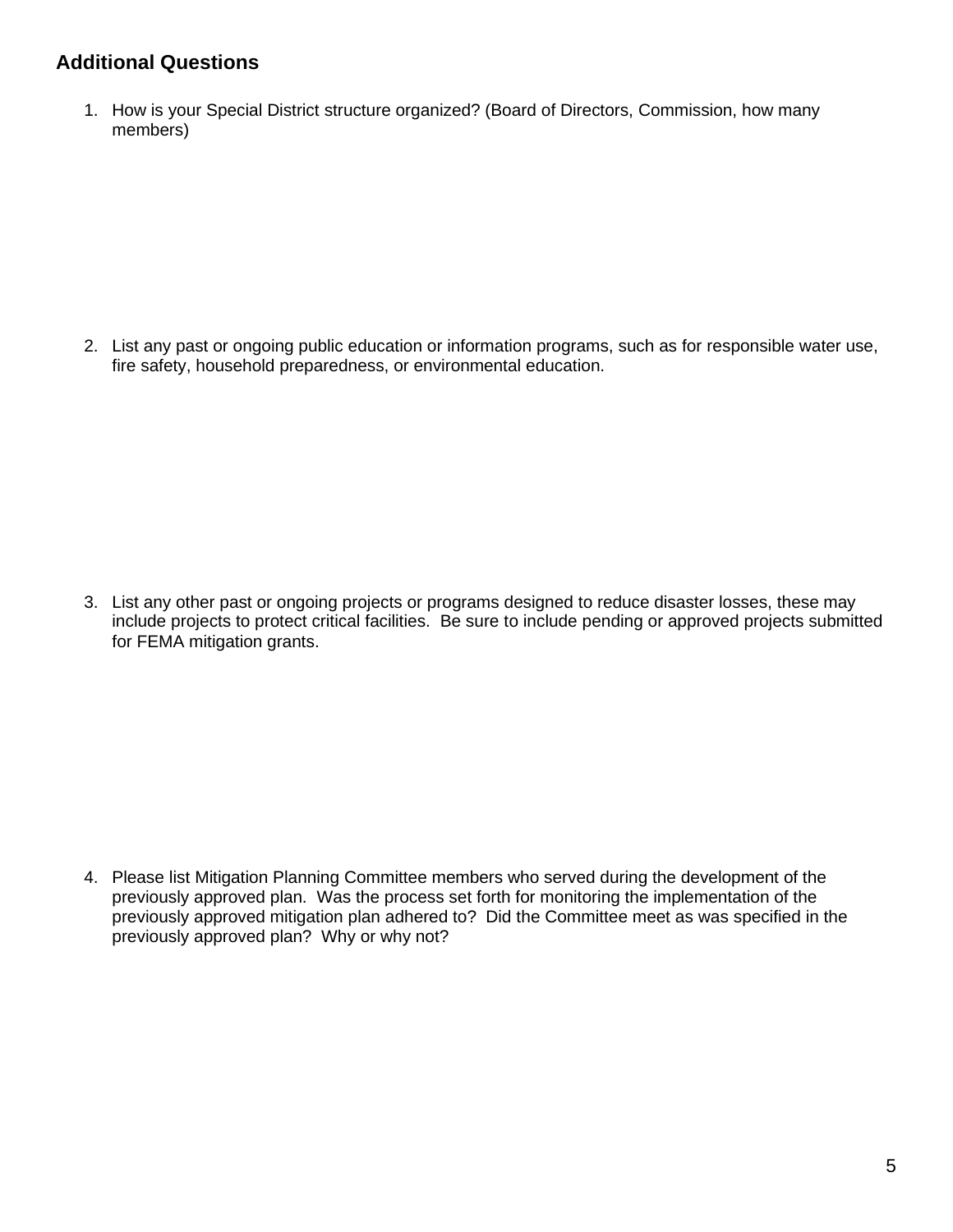# **VULNERABILITY ASSESSMENT**

The purpose of this worksheet is to assess the vulnerable buildings, populations, critical facilities, infrastructure, and other important assets in your community by using the best available data to complete the table. Use the table on the next page to compile a detailed inventory of specific assets at risk including critical facilities and infrastructure; natural, cultural, and historical assets; and economic assets. In the natural hazard column of the asset inventory table, indicate (by assigned abbreviation) which of the following hazards the asset is vulnerable to:

| <b>Natural Hazards</b>            |                                                            |  |  |  |  |
|-----------------------------------|------------------------------------------------------------|--|--|--|--|
| Flooding (Major & Flash) - RF     | Drought - D                                                |  |  |  |  |
| Levee Failure - LF                | Extreme Temperature - ET                                   |  |  |  |  |
| Dam Failure - DF                  | Severe Thunderstorm (incl. winds, hail, lightning) - ST    |  |  |  |  |
| Earthquake - EQ                   | Severe Winter Weather (incl. snow, ice, severe cold) - SWW |  |  |  |  |
| Land Subsidence / Sinkholes - LSS | Tornadoes - T                                              |  |  |  |  |
| Drought - D                       | Wildfire - WF                                              |  |  |  |  |

### **Critical Facilities and Infrastructure**

A critical facility may be defined as one that is essential in providing utility or direction either during the response to an emergency or during the recovery operation. FEMA's HAZUS-MH loss estimation software uses the following three categories of critical assets. 'Essential facilities' are those that if damaged would have devastating impacts on disaster response and/or recovery. 'High potential loss facilities' are those that would have a high loss or impact on the community. Transportation and lifeline facilities are third category of critical assets; examples are provided below.

Fire station Emergency Operations **Centers** 

#### **Essential Facilities High Potential Loss Facilities Transportation and Lifeline**

Power plants Dams/levees Hazardous material sites Main government buildings

Highways, bridges, and tunnels Railroads and facilities Bus facilities **Airports** Water treatment facilities Natural gas facilities and pipelines Oil facilities and pipelines Communications facilities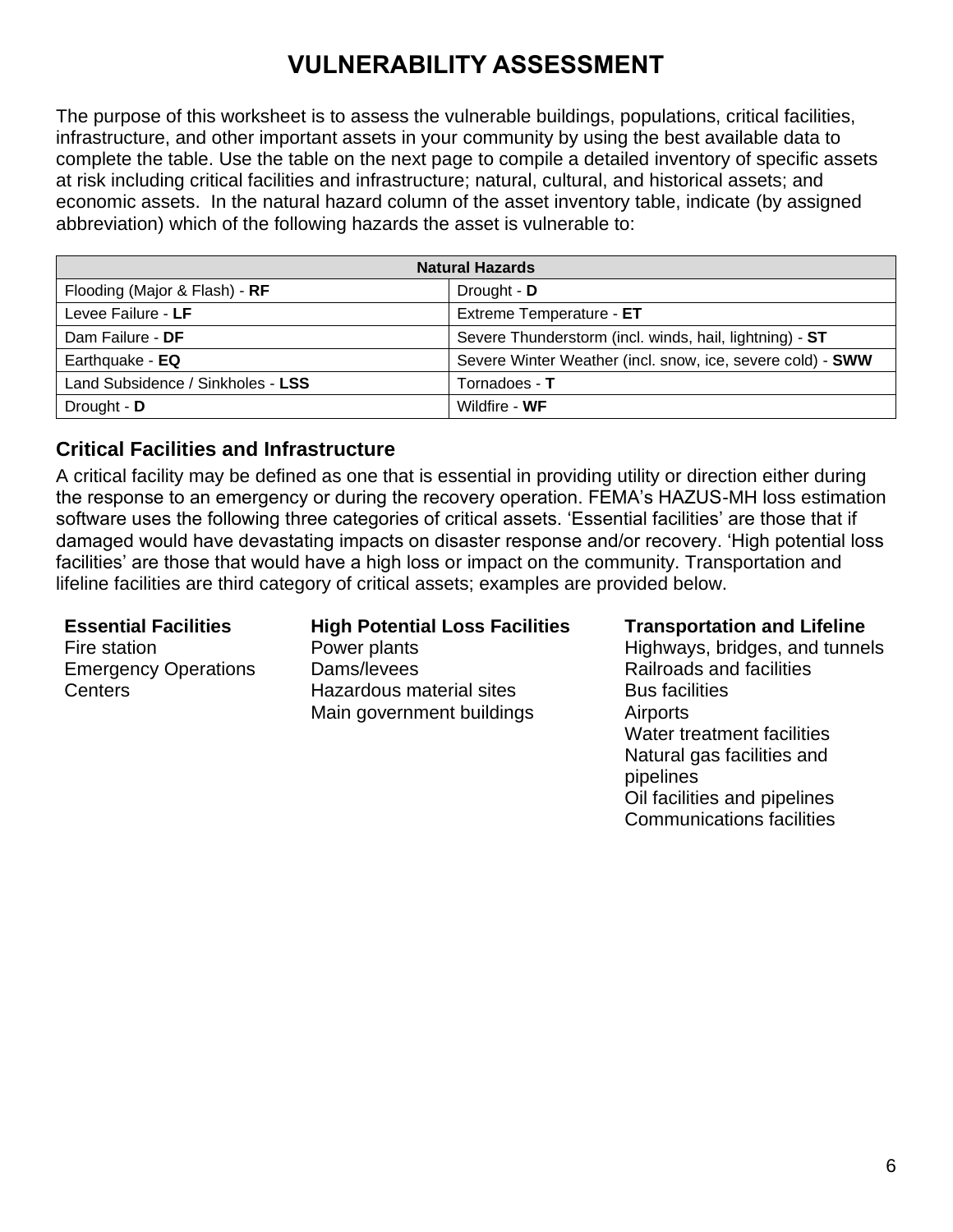#### **Asset Inventory**

Please list critical facilities and other community assets, the square feet, values, and occupancy/capacity. If not applicable, enter "N/A"). In the last column, use the codes from the previous page to indicate hazards to which the asset is vulnerable. Add as many rows as needed. If this information is available in GIS format, please provide.

#### **Critical Facilities**

| <b>Name of Asset</b> | <b>Address</b>                                                                  | Area<br>(sq.fit.) | Replacement<br>Value<br>(Insured)<br>$($ \$) | <b>Contents</b><br>Value<br>\$) | Occupancy/<br>Capacity<br>$($ # $)$ | <b>Natural</b><br><b>Hazards</b> |
|----------------------|---------------------------------------------------------------------------------|-------------------|----------------------------------------------|---------------------------------|-------------------------------------|----------------------------------|
|                      | <b>Essential Facilities such as fire stations, Emergency Operations Centers</b> |                   |                                              |                                 |                                     |                                  |
|                      |                                                                                 |                   |                                              |                                 |                                     |                                  |
|                      |                                                                                 |                   |                                              |                                 |                                     |                                  |
|                      |                                                                                 |                   |                                              |                                 |                                     |                                  |
|                      |                                                                                 |                   |                                              |                                 |                                     |                                  |
|                      |                                                                                 |                   |                                              |                                 |                                     |                                  |
|                      |                                                                                 |                   |                                              |                                 |                                     |                                  |
|                      |                                                                                 |                   |                                              |                                 |                                     |                                  |
|                      |                                                                                 |                   |                                              |                                 |                                     |                                  |
|                      |                                                                                 |                   |                                              |                                 |                                     |                                  |
|                      |                                                                                 |                   |                                              |                                 |                                     |                                  |
|                      |                                                                                 |                   |                                              |                                 |                                     |                                  |
|                      |                                                                                 |                   |                                              |                                 |                                     |                                  |
|                      |                                                                                 |                   |                                              |                                 |                                     |                                  |
|                      |                                                                                 |                   |                                              |                                 |                                     |                                  |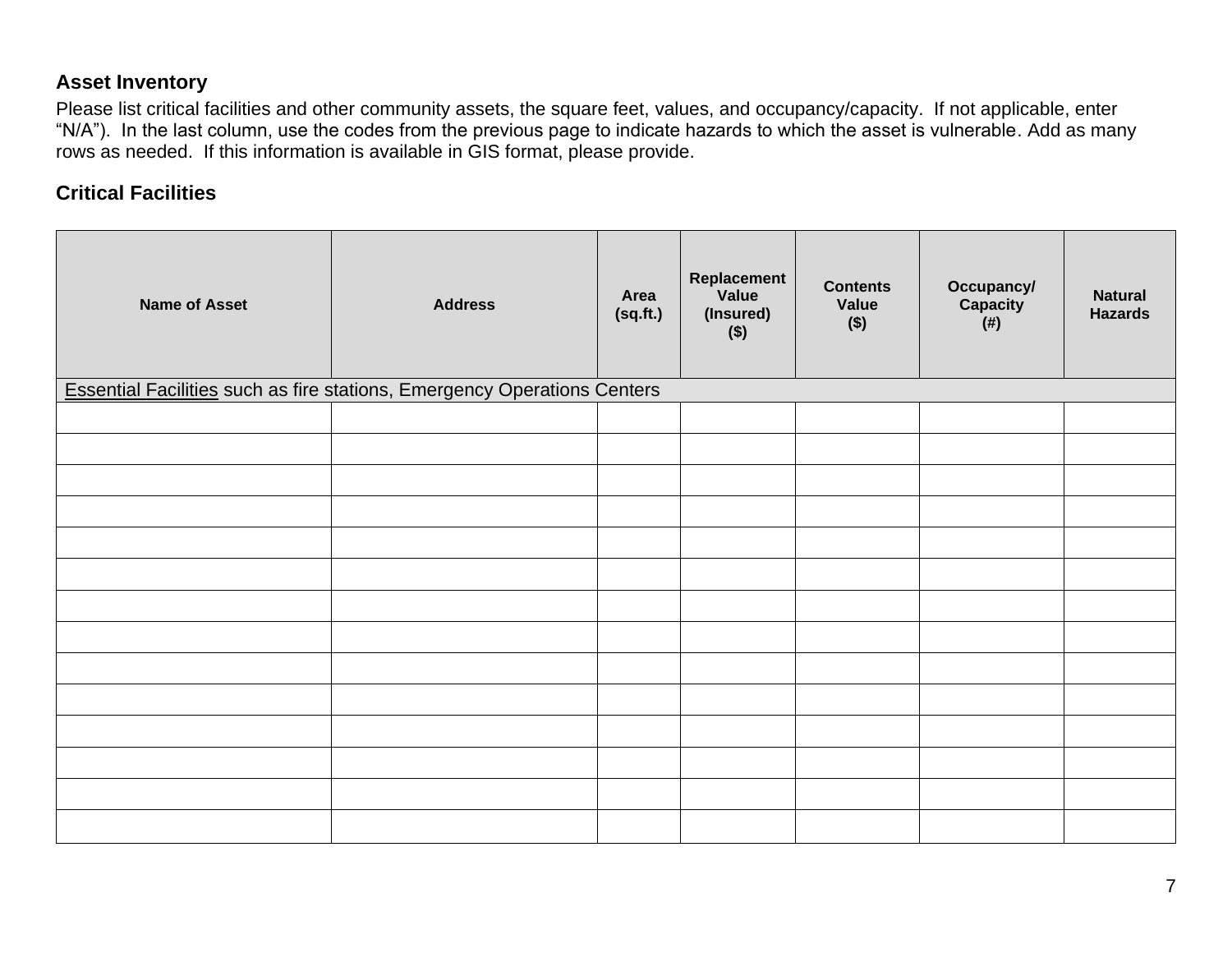| <b>Name of Asset</b>                                                                                                                                                                             | <b>Address</b>                                                                                                                                                                                                                                                        | Area<br>(sq.fr.) | Replacement<br>Value<br>(Insured)<br>$($ \$) | <b>Contents</b><br>Value<br>$($ \$) | Occupancy/<br><b>Capacity</b><br>$($ # $)$ | <b>Natural</b><br><b>Hazards</b> |  |  |
|--------------------------------------------------------------------------------------------------------------------------------------------------------------------------------------------------|-----------------------------------------------------------------------------------------------------------------------------------------------------------------------------------------------------------------------------------------------------------------------|------------------|----------------------------------------------|-------------------------------------|--------------------------------------------|----------------------------------|--|--|
| High Potential Loss Facilities such as power plants, dams/levees, hazardous materials sites, main government buildings (Do not<br>include schools-they will be reported by the school districts) |                                                                                                                                                                                                                                                                       |                  |                                              |                                     |                                            |                                  |  |  |
|                                                                                                                                                                                                  |                                                                                                                                                                                                                                                                       |                  |                                              |                                     |                                            |                                  |  |  |
|                                                                                                                                                                                                  |                                                                                                                                                                                                                                                                       |                  |                                              |                                     |                                            |                                  |  |  |
|                                                                                                                                                                                                  |                                                                                                                                                                                                                                                                       |                  |                                              |                                     |                                            |                                  |  |  |
|                                                                                                                                                                                                  |                                                                                                                                                                                                                                                                       |                  |                                              |                                     |                                            |                                  |  |  |
|                                                                                                                                                                                                  |                                                                                                                                                                                                                                                                       |                  |                                              |                                     |                                            |                                  |  |  |
|                                                                                                                                                                                                  |                                                                                                                                                                                                                                                                       |                  |                                              |                                     |                                            |                                  |  |  |
|                                                                                                                                                                                                  |                                                                                                                                                                                                                                                                       |                  |                                              |                                     |                                            |                                  |  |  |
|                                                                                                                                                                                                  |                                                                                                                                                                                                                                                                       |                  |                                              |                                     |                                            |                                  |  |  |
|                                                                                                                                                                                                  | Transportation and Lifelines such as highways, bridges, and tunnels; railroads and facilities, bus facilities, airports, water treatment<br>facilities, natural gas facilities and pipelines, oil facilities, oil facilities and pipelines, communications facilities |                  |                                              |                                     |                                            |                                  |  |  |
|                                                                                                                                                                                                  |                                                                                                                                                                                                                                                                       |                  |                                              |                                     |                                            |                                  |  |  |
|                                                                                                                                                                                                  |                                                                                                                                                                                                                                                                       |                  |                                              |                                     |                                            |                                  |  |  |
|                                                                                                                                                                                                  |                                                                                                                                                                                                                                                                       |                  |                                              |                                     |                                            |                                  |  |  |
|                                                                                                                                                                                                  |                                                                                                                                                                                                                                                                       |                  |                                              |                                     |                                            |                                  |  |  |
|                                                                                                                                                                                                  |                                                                                                                                                                                                                                                                       |                  |                                              |                                     |                                            |                                  |  |  |
|                                                                                                                                                                                                  |                                                                                                                                                                                                                                                                       |                  |                                              |                                     |                                            |                                  |  |  |
|                                                                                                                                                                                                  |                                                                                                                                                                                                                                                                       |                  |                                              |                                     |                                            |                                  |  |  |
|                                                                                                                                                                                                  |                                                                                                                                                                                                                                                                       |                  |                                              |                                     |                                            |                                  |  |  |

**\*If replacement cost data is not available, use the best available data (assessed valuation or other method for estimating cost) and explain any data deficiencies.**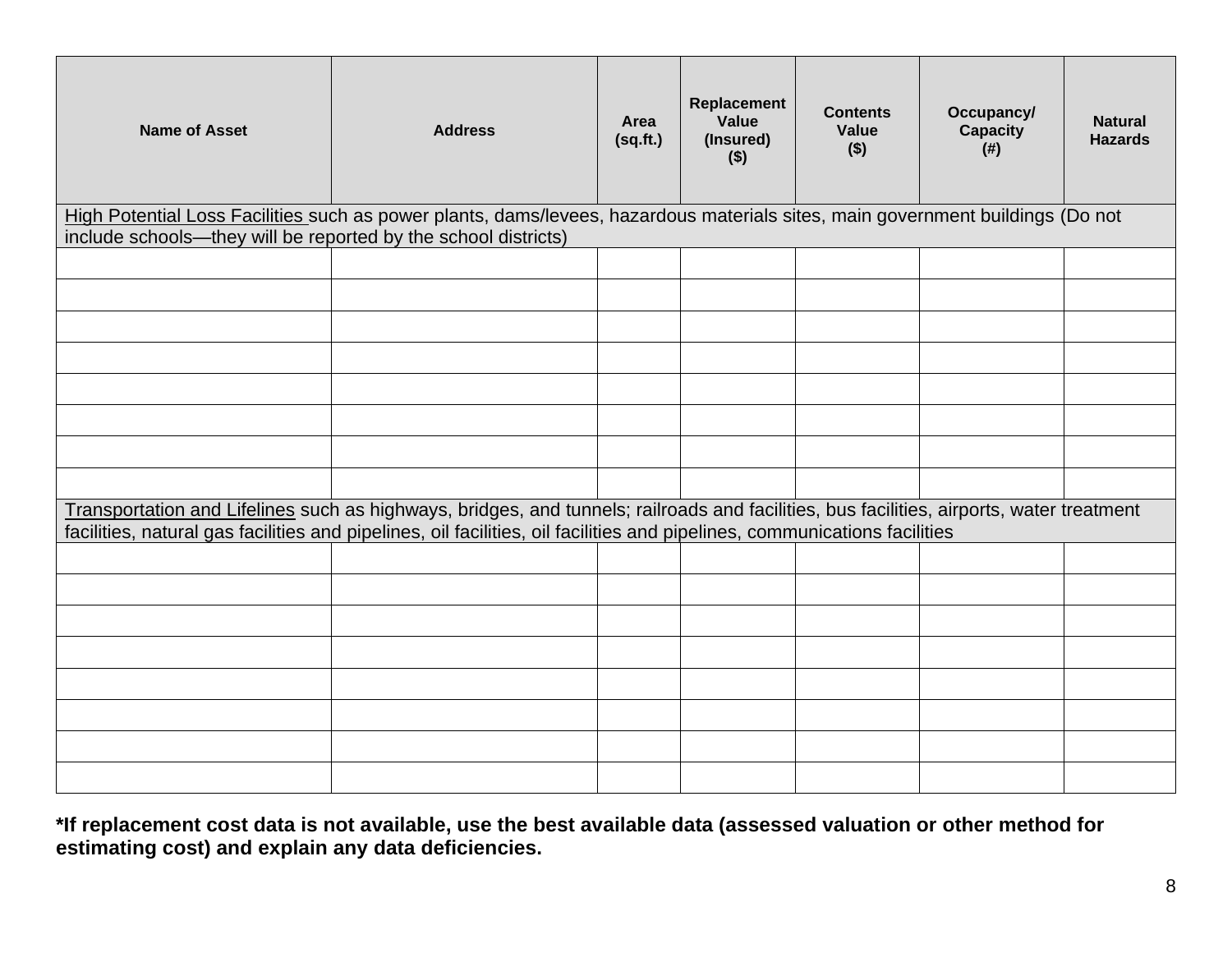# **HISTORIC HAZARD EVENTS**

Please fill out the sheet on the next page for each significant hazard event that affected **Your Jurisdiction. Make as many copies as necessary to record all events** and complete with as much detail as possible. This includes all events associated with the hazards listed below that have caused previous damage in your jurisdiction. It is especially important to capture events that either were not included in the previous Hazard Mitigation Plan or occurred since the plan was completed. Attach supporting documentation, photocopies of newspaper articles, or other original sources.

| <b>Jurisdiction</b>                   |  |
|---------------------------------------|--|
| <b>Type of event</b>                  |  |
| Nature and magnitude of event         |  |
| <b>Location</b>                       |  |
| Date of event                         |  |
| <b>Injuries</b>                       |  |
| <b>Deaths</b>                         |  |
| <b>Property damage</b>                |  |
| Infrastructure damage                 |  |
| <b>Crop damage</b>                    |  |
| <b>Business/economic impacts</b>      |  |
| <b>Road/school/other closures</b>     |  |
| Other damage                          |  |
| <b>Insured losses</b>                 |  |
| Federal/state disaster relief funding |  |
| <b>Source of information</b>          |  |
| <b>Comments</b>                       |  |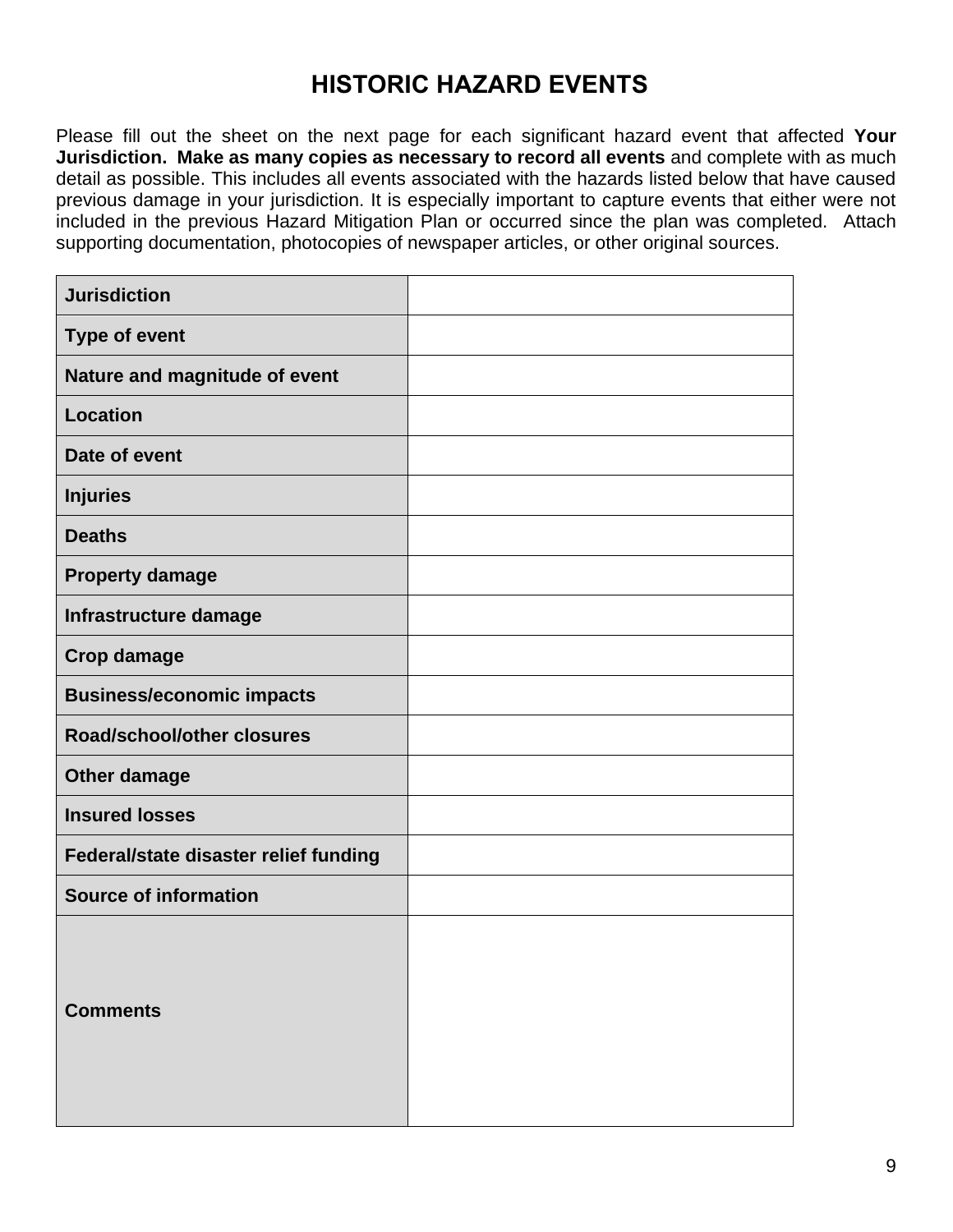# **HISTORIC HAZARD EVENTS (continued)**

Please fill out the sheet on the next page for each significant hazard event that affected **Your Jurisdiction. Make as many copies as necessary to record all events** and complete with as much detail as possible. This includes all events associated with the hazards listed below that have caused previous damage in your jurisdiction. It is especially important to capture events that either were not included in the previous Hazard Mitigation Plan or occurred since the plan was completed. Attach supporting documentation, photocopies of newspaper articles, or other original sources.

| <b>Jurisdiction</b>                   |  |
|---------------------------------------|--|
| <b>Type of event</b>                  |  |
| Nature and magnitude of event         |  |
| <b>Location</b>                       |  |
| Date of event                         |  |
| <b>Injuries</b>                       |  |
| <b>Deaths</b>                         |  |
| <b>Property damage</b>                |  |
| Infrastructure damage                 |  |
| <b>Crop damage</b>                    |  |
| <b>Business/economic impacts</b>      |  |
| <b>Road/school/other closures</b>     |  |
| Other damage                          |  |
| <b>Insured losses</b>                 |  |
| Federal/state disaster relief funding |  |
| <b>Source of information</b>          |  |
| <b>Comments</b>                       |  |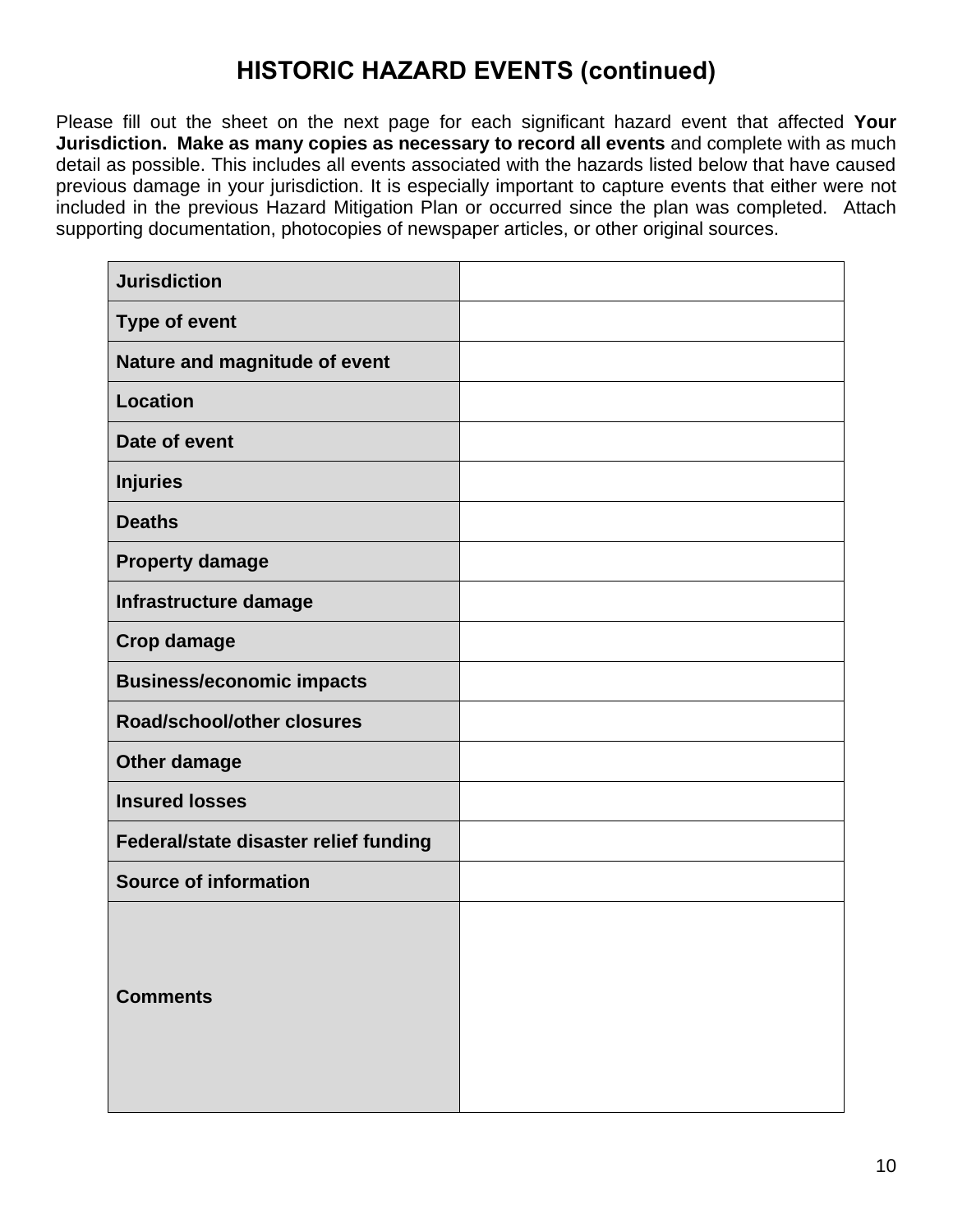# **ASSESSMENT OF PREVIOUSLY PROPOSED ACTIONS**

*Jurisdiction:* **<b>***Contraction: Contraction: Contraction: Contraction:* 

The contractor/plan development facilitator has provided a list of actions proposed in the previously approved plan for each jurisdiction. Use the worksheet below to evaluate whether each action is still current, feasible, desirable, and/or creates benefit that outweighs the cost.

The worksheet should include information on the status of the action and progress made in implementation, if any. This includes:

- For **completed actions** provide a description of the implementation process. This may be a success story you would like to publicize in your community.
- Some of the actions might have been **ongoing** in nature, such public information and education programs. When this is the case, indicate what activity has occurred during the previous five years, and indicate if this program is still viable enough that it should be carried on into the future.
- If **no progress** has been made in the implementation of a given action, discuss why. Note that implementation is not a requirement. However, if no progress has been made, perhaps this is an action that would be appropriate to delete in the updated plan.

During review of the previously approved actions, consider whether any new actions should be proposed. Perhaps damages from a recent hazard event have indicated the need for new approaches to protect property and life. Review the problem statements from the updated plan for ideas. Also review the FEMA publication *Mitigation Ideas: A Resource for Reducing Risk to Natural Hazards (January 2013).*

| # |               |          | <b>Status</b> |                              |                                                                                    | Keep – $\checkmark$          |
|---|---------------|----------|---------------|------------------------------|------------------------------------------------------------------------------------|------------------------------|
|   | <b>Action</b> | Complete | Ongoing       | <b>No</b><br><b>Progress</b> | <b>Description of Implementation Activities</b><br>or Reasons for Lack of Progress | Delete $- X$<br>$Modify - M$ |
|   |               |          |               |                              |                                                                                    |                              |
|   |               |          |               |                              |                                                                                    |                              |
|   |               |          |               |                              |                                                                                    |                              |